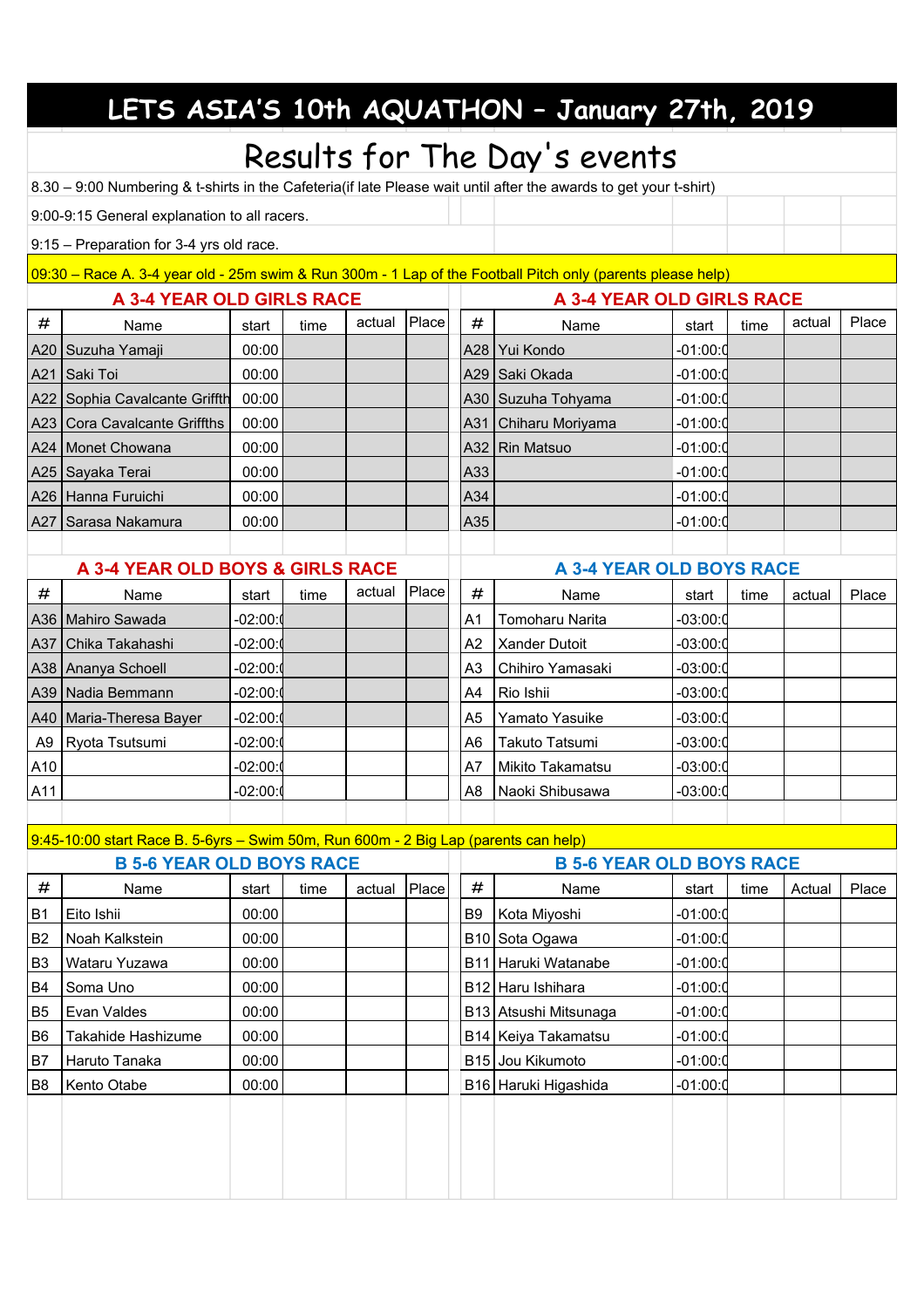|                                             | <b>B 5-6 YEAR OLD BOYS RACE</b>                                                        |            |       |        |       | <b>B 5-6 YEAR OLD BOYS RACE</b> |                                                                                                    |            |      |        |       |  |
|---------------------------------------------|----------------------------------------------------------------------------------------|------------|-------|--------|-------|---------------------------------|----------------------------------------------------------------------------------------------------|------------|------|--------|-------|--|
| #                                           | Name                                                                                   | start      | time  | actual | Place | #                               | Name                                                                                               | start      | time | Actual | Place |  |
| <b>B17</b>                                  | Haruto Mutsuura                                                                        | $-02:00:0$ |       |        |       |                                 | B25 Mitsuki Tamezawa                                                                               | $-03:00:0$ |      |        |       |  |
| <b>B18</b>                                  | Lihito Norisawa                                                                        | $-02:00:0$ |       |        |       |                                 | B26 Ryota Uchida                                                                                   | $-03:00:0$ |      |        |       |  |
|                                             | B19 Kazuki Nakajima                                                                    | $-02:00:0$ |       |        |       | <b>B27</b>                      | Kota Suzuki                                                                                        | $-03:00:0$ |      |        |       |  |
|                                             | B20   Masaya Sakayori                                                                  | $-02:00:0$ |       |        |       | <b>B28</b>                      | Jonas Bemmann                                                                                      | $-03:00:0$ |      |        |       |  |
| <b>B21</b>                                  | Meita Yamaji                                                                           | $-02:00:0$ |       |        |       | <b>B29</b>                      | Riku Nakanishi                                                                                     | $-03:00:0$ |      |        |       |  |
|                                             | B22 Maata Yamamoto                                                                     | $-02:00:$  |       |        |       |                                 | B30 Sota Hasegawa                                                                                  | $-03:00:0$ |      |        |       |  |
|                                             | B23 Hayden Dutoit                                                                      | $-02:00:0$ |       |        |       |                                 | B31 Kotaro Tatami                                                                                  | $-03:00:0$ |      |        |       |  |
|                                             | B24   Kanta Sakurai                                                                    | $-02:00:0$ |       |        |       |                                 | B32 Takuma Tohyama                                                                                 | $-03:00:0$ |      |        |       |  |
|                                             |                                                                                        |            |       |        |       |                                 |                                                                                                    |            |      |        |       |  |
| <b>B 5-6 YEAR OLD BOYS &amp; GIRLS RACE</b> |                                                                                        |            |       |        |       |                                 | <b>B 5-6 YEAR OLD GIRLS RACE</b>                                                                   |            |      |        |       |  |
| #                                           | Name                                                                                   | start      | time  | actual | Place | #                               | Name                                                                                               | start      | time | Actual | Place |  |
| B33                                         | Takumi Kiribayashi                                                                     | $-04:00:$  |       |        |       |                                 | B43 Saki Fujii                                                                                     | $-05:00:0$ |      |        |       |  |
|                                             | B34 Sosuke Yoshida                                                                     | $-04:00:0$ |       |        |       |                                 | B44 Yuri Ara                                                                                       | $-05:00:0$ |      |        |       |  |
| <b>B35</b>                                  | Takeru Ezaki                                                                           | $-04:00:$  |       |        |       |                                 | B45 Chiharu Majima                                                                                 | $-05:00:0$ |      |        |       |  |
| <b>B36</b>                                  |                                                                                        | $-04:00:0$ |       |        |       |                                 | B46 Camilla Falqui                                                                                 | $-05:00:0$ |      |        |       |  |
| <b>B37</b>                                  |                                                                                        | $-04:00:0$ |       |        |       | <b>B47</b>                      | Giulia Falqui                                                                                      | $-05:00:0$ |      |        |       |  |
|                                             | B40 Himari Motegi                                                                      | $-04:00:0$ |       |        |       |                                 | B48 Mikayla Morgan                                                                                 | $-05:00:0$ |      |        |       |  |
|                                             | B41 Sakura Ikeda                                                                       | $-04:00:0$ |       |        |       | <b>B49</b>                      | Teruna Ishikiriyama                                                                                | $-05:00:0$ |      |        |       |  |
|                                             | B42   Kano Sunaga                                                                      | $-04:00:0$ |       |        |       |                                 | B50 Akari Shirasu                                                                                  | $-05:00:0$ |      |        |       |  |
|                                             |                                                                                        |            |       |        |       |                                 |                                                                                                    |            |      |        |       |  |
|                                             | <b>B 5-6 YEAR OLD GIRLS RACE</b>                                                       |            |       |        |       |                                 |                                                                                                    |            |      |        |       |  |
| #                                           | Name                                                                                   | start      | time  | actual | Place |                                 |                                                                                                    |            |      |        |       |  |
|                                             | B51   Maho Takahashi                                                                   | $-06:00:$  |       |        |       |                                 |                                                                                                    |            |      |        |       |  |
|                                             | B52 Remi Nakajima                                                                      | $-06:00:$  |       |        |       |                                 |                                                                                                    |            |      |        |       |  |
|                                             | B53 Nooney Jintanawan                                                                  | $-06:00:$  |       |        |       |                                 |                                                                                                    |            |      |        |       |  |
|                                             | B54 Nao Kitahara                                                                       | $-06:00:$  |       |        |       |                                 |                                                                                                    |            |      |        |       |  |
|                                             | B55 Ann Ohno                                                                           | -06:00:1   |       |        |       |                                 |                                                                                                    |            |      |        |       |  |
|                                             | B56 Riko Ono                                                                           | $-06:00:$  |       |        |       |                                 |                                                                                                    |            |      |        |       |  |
| <b>B57</b>                                  |                                                                                        | $-06:00:$  |       |        |       |                                 |                                                                                                    |            |      |        |       |  |
| <b>B58</b>                                  |                                                                                        | $-06:00:$  |       |        |       |                                 |                                                                                                    |            |      |        |       |  |
|                                             |                                                                                        |            |       |        |       |                                 |                                                                                                    |            |      |        |       |  |
|                                             | 10:00-10:15 - All 7-8 yrs old children and Begginer Moms meet downstairs at pool entry |            |       |        |       |                                 |                                                                                                    |            |      |        |       |  |
|                                             |                                                                                        |            |       |        |       |                                 | 10:15 -10:30-Start Race C & D. 7-8 yrs old, & Beginner Adult start - Swim 75m, Run 900m 3 Big Laps |            |      |        |       |  |
|                                             | C & D Race, Boys & Girls + Beginner Dad & Mom                                          |            |       |        |       |                                 | C & D Race, Boys & Girls + Beginner Dad & Mom                                                      |            |      |        |       |  |
| $\#$                                        | Name                                                                                   | start      | time  | actual | Place | #                               | Name                                                                                               | start      | time | Actual | Place |  |
| C <sub>1</sub>                              | <b>Bright Chaiwaluann Kullay</b>                                                       | 00:00      |       |        |       | C6                              | <b>Ryo Naito</b>                                                                                   | -01:00:0   |      |        |       |  |
| C <sub>2</sub>                              | Julius Bayer                                                                           | 00:00      |       |        |       | C <sub>7</sub>                  | Yushi Takahashi                                                                                    | $-01:00:0$ |      |        |       |  |
| C <sub>3</sub>                              | Plato Chowana                                                                          | 00:00      |       |        |       | C <sub>8</sub>                  | <b>Kaito Ezura</b>                                                                                 | -01:00:0   |      |        |       |  |
| C <sub>4</sub>                              | Asahi Nakashima                                                                        | 00:00      |       |        |       | C <sub>9</sub>                  | <b>Shuntaro Narita</b>                                                                             | $-01:00:0$ |      |        |       |  |
| C <sub>5</sub>                              | Ichiro Tanaka                                                                          | 00:00      |       |        |       |                                 | C10 Ryunosuke Fukuzawa                                                                             | $-01:00:0$ |      |        |       |  |
| D1                                          | Satoshi Ara                                                                            | 00:00      |       |        |       | D4                              | Masanori Tsurumi                                                                                   | $-01:00:0$ |      |        |       |  |
| D <sub>2</sub>                              | Kohei Moriyama                                                                         | 00:00      |       |        |       | D5                              | Kazuhiro Takahashi                                                                                 | $-01:00:0$ |      |        |       |  |
| D <sub>3</sub>                              | Yoshitaka Ono                                                                          | 00:00      | 21:07 | 21:07  |       |                                 | D6 Kosuke Ohno                                                                                     | $-01:00:0$ |      |        |       |  |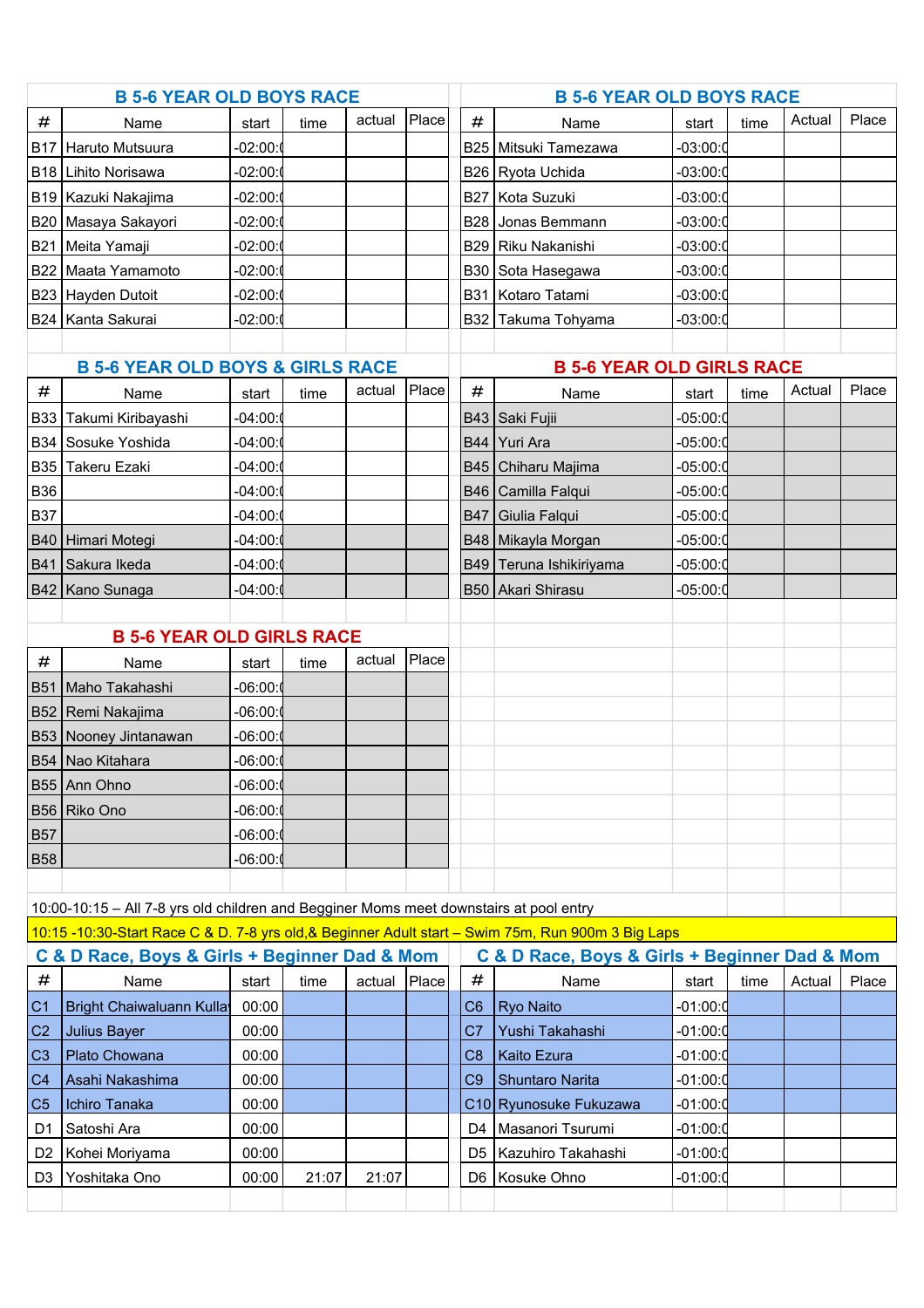| C & D Race, Boys & Girls + Beginner Dad & Mom                                                     |                                                                           |            |      |          | C & D Race, Boys & Girls + Beginner Dad & Mom |      |                                   |            |      |        |       |
|---------------------------------------------------------------------------------------------------|---------------------------------------------------------------------------|------------|------|----------|-----------------------------------------------|------|-----------------------------------|------------|------|--------|-------|
| #                                                                                                 | Name                                                                      | start      | time | actual   | Place                                         | #    | Name                              | start      | time | Actual | Place |
|                                                                                                   | C11 Naoya Taira                                                           | $-02:00:$  |      |          |                                               |      | C <sub>16</sub> Daichi Tsurumi    | $-03:00:0$ |      |        |       |
|                                                                                                   | C <sub>12</sub> Akito Toi                                                 | -02:00:0   |      |          |                                               |      | C17 Shion Kikumoto                | $-03:00:0$ |      |        |       |
|                                                                                                   | C13   Kaito Tatsumi                                                       | -02:00:0   |      |          |                                               |      | C <sub>18</sub> Syuya Oka         | $-03:00:0$ |      |        |       |
|                                                                                                   | C14   Ibuki Nagata                                                        | $-02:00:0$ |      |          |                                               |      | C19 Kenta Akutagawa               | $-03:00:0$ |      |        |       |
|                                                                                                   | C <sub>15</sub> Kotaro Takahashi                                          | -02:00:0   |      |          |                                               |      | C20 Yuta Tanabe                   | $-03:00:0$ |      |        |       |
|                                                                                                   | D24 Hidemi Tohyama                                                        | -02:00:0   |      |          |                                               |      | D27 Chiharu Kondo                 | $-03:00:0$ |      |        |       |
|                                                                                                   | D25 Yukiko Tsurumi                                                        | $-02:00:$  |      |          |                                               |      | D28 Hiroko Narita                 | $-03:00:0$ |      |        |       |
|                                                                                                   | D26   Megumi Majima                                                       | -02:00:≬   |      |          |                                               |      | D29 Yuki Toi                      | $-03:00:0$ |      |        |       |
|                                                                                                   |                                                                           |            |      |          |                                               |      |                                   |            |      |        |       |
|                                                                                                   | C & D Race, Boys & Girls + Beginner Dad & Mom                             |            |      |          |                                               |      |                                   |            |      |        |       |
| #                                                                                                 | Name                                                                      | start      | time | actual   | Place                                         | #    | Name                              | start      |      |        | Place |
|                                                                                                   | C32 Natasha Morgan                                                        | -04:00:(   |      |          |                                               |      | C35 Moeka Nagata                  | $-05:00:0$ |      |        |       |
|                                                                                                   | C33 Ema Sawada                                                            | -04:00:0   |      |          |                                               |      | C <sub>36</sub> Cinci Nemish      | $-05:00:0$ |      |        |       |
|                                                                                                   | C34 Amanda Taibanchakit                                                   | -04:00:0   |      |          |                                               |      | C37 Anisha Morgan                 | $-05:00:0$ |      |        |       |
|                                                                                                   | C <sub>21</sub> Kanta Ueda                                                | -04:00:0   |      |          |                                               |      | C38 Reona Yumura                  | $-05:00:0$ |      |        |       |
|                                                                                                   | C22 Takuto Shimizu                                                        | -04:00:0   |      |          |                                               | C39  |                                   | -05:00:0   |      |        |       |
|                                                                                                   | D30 Takako Nakajima                                                       | $-04:00:0$ |      |          |                                               |      | C40 Nao Hasegawa                  | $-05:00:0$ |      |        |       |
|                                                                                                   | C30 Hina Nagura                                                           | -04:00:0   |      |          |                                               |      | C41 Nao Yoshida                   | $-05:00:0$ |      |        |       |
|                                                                                                   | C31 Mayu Yamamuro                                                         | -04:00:0   |      |          |                                               |      | C42 Chihiro Matsuda               | -05:00:0   |      |        |       |
|                                                                                                   |                                                                           |            |      |          |                                               |      |                                   |            |      |        |       |
|                                                                                                   | 10:30-10:45 - All 9-10 year old children must be at the entry to the pool |            |      |          |                                               |      |                                   |            |      |        |       |
| 11:00 - Race E. 9-10 year old race starts - Swim 150m (6length.- 1x pool), Run 1500m - 5 Big Laps |                                                                           |            |      |          |                                               |      |                                   |            |      |        |       |
|                                                                                                   |                                                                           |            |      |          |                                               |      |                                   |            |      |        |       |
|                                                                                                   | <b>E 9-10 YEAR OLD BOYS RACE</b>                                          |            |      |          |                                               |      | <b>E 9-10 YEAR OLD BOYS RACE</b>  |            |      |        |       |
| #                                                                                                 | Name                                                                      | start      | time | actual   | Place                                         | $\#$ | Name                              | start      | time | actual | Place |
| E1                                                                                                | Koki Nakajima                                                             | 0.00       |      |          |                                               | E9   | Tomoki Tamezawa                   | $-01:20:0$ |      |        |       |
|                                                                                                   | E2   Kenta Majima                                                         | -00:10:0   |      |          |                                               |      | E10 Ko Watanabe                   | $-01:30:0$ |      |        |       |
|                                                                                                   | E3   Koya Sakayori                                                        | -00:20:1   |      |          |                                               |      | E11   Kaisei Suzuki               | -01:40:0   |      |        |       |
| E4                                                                                                | Kengo Uchida                                                              | $-00:30:0$ |      |          |                                               |      | E12 Yodai Arai                    | $-01:50:0$ |      |        |       |
| E5                                                                                                | Keita Muruhata                                                            | $-00:40:0$ |      |          |                                               |      | E13 Kento Obana                   | $-02:00:0$ |      |        |       |
| E6                                                                                                | Haruto Hirota                                                             | $-00:50:0$ |      |          |                                               |      | E14 Eitaro Imanishi               | $-02:10:0$ |      |        |       |
| E7                                                                                                | Sogo Ueda                                                                 | $-01:00:0$ |      |          |                                               |      | E15 Mikihiro Hashizume            | $-02:20:0$ |      |        |       |
| E8                                                                                                | Koki Kiribayashi                                                          | -01:10:0   |      |          |                                               | E16  |                                   | $-02:30:0$ |      |        |       |
|                                                                                                   |                                                                           |            |      | 37986111 |                                               |      |                                   |            |      |        |       |
|                                                                                                   | <b>E 9-10 YEAR OLD GIRLS RACE</b>                                         |            |      |          |                                               |      | <b>E 9-10 YEAR OLD GIRLS RACE</b> |            |      |        |       |
| #                                                                                                 | Name                                                                      | start      | time | actual   | Place                                         | #    | Name                              | start      | time | Actual | Place |
|                                                                                                   | E20   Keira Robertson                                                     | $-02:40:0$ |      |          |                                               |      | E28 Rihiro Matsuda                | $-04:00:0$ |      |        |       |
|                                                                                                   | E21 Asami Nakashima                                                       | -02:50:0   |      |          |                                               | E29  | Riho Ezaki                        | -04:10:0   |      |        |       |
|                                                                                                   | E22   Kira-Ann Nemish                                                     | -03:00:0   |      |          |                                               | E30  | Kotone ljichi                     | $-04:20:0$ |      |        |       |
|                                                                                                   | E23 Tomoko Hirano                                                         | $-03:10:0$ |      |          |                                               | E31  |                                   | $-04:30:0$ |      |        |       |
|                                                                                                   | E24 Suzuha Tsuchiya                                                       | -03:20:0   |      |          |                                               | E32  |                                   | -04:40:0   |      |        |       |
|                                                                                                   | E25 Shiena Akutagawa                                                      | $-03:30:0$ |      |          |                                               | E33  |                                   | $-04:50:0$ |      |        |       |
|                                                                                                   | E26 Aya Nagura                                                            | $-03:40:0$ |      |          |                                               | E34  |                                   | $-05:00:0$ |      |        |       |
|                                                                                                   | E27 Rino Yoshida                                                          | -03:50:(   |      |          |                                               | E35  |                                   | $-05:10:0$ |      |        |       |